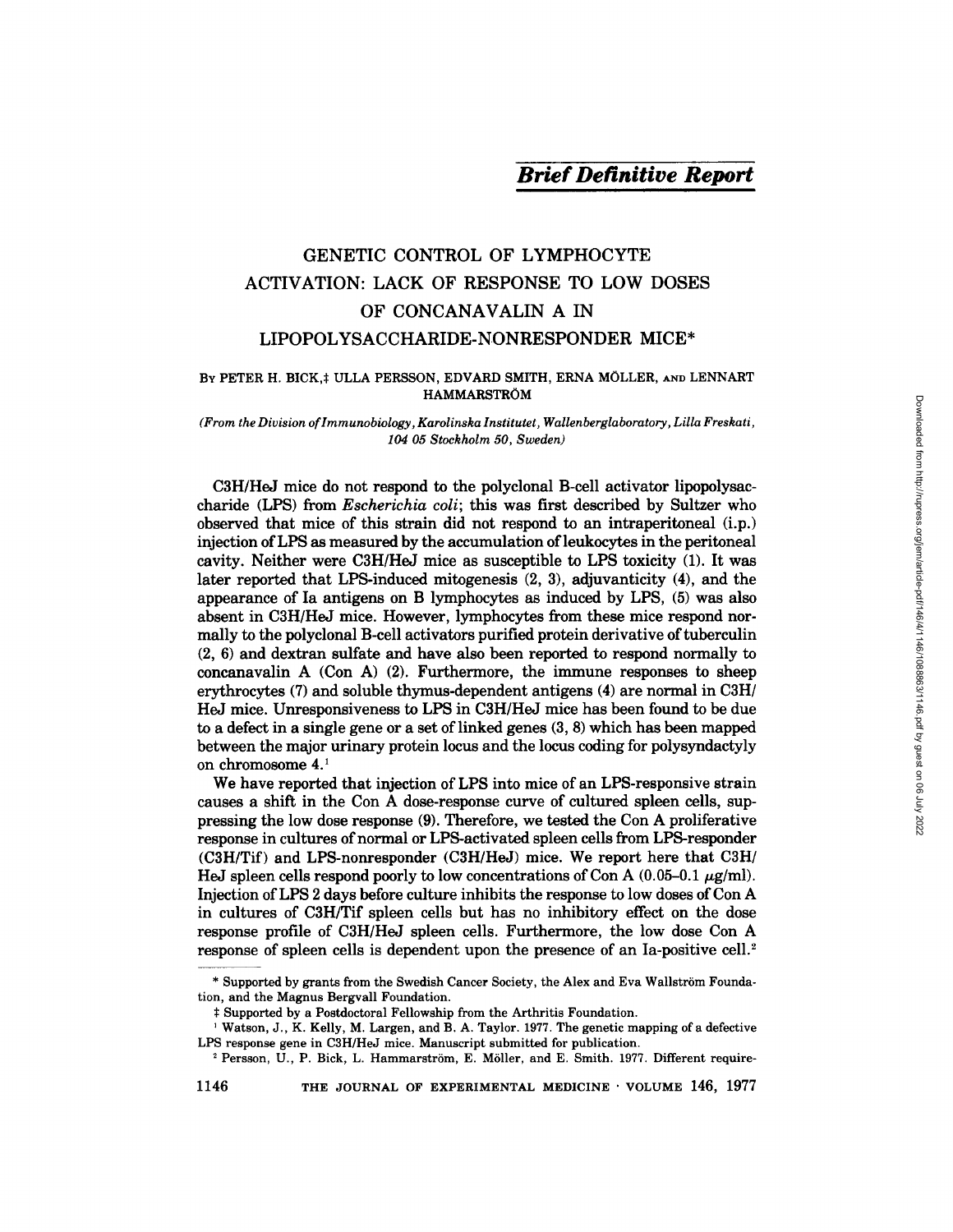The role of Ia-positive cells in the Con A response of C3H/Tif and C3H/HeJ spleen cells is described.

## Materials and Methods

*Mice.* C3H/HeJ and C3H/Tifmice were used at an age of 4-16 wk if not otherwise indicated.

*Polyclonal B- and T-CeU Activators.* LPS from *E. coli* was prepared by Professor Tord Holme (Department of Bacteriology, Karolinska Institutet, Stockholm, Sweden) and was obtained as a lyophilized powder. Con A was purchased from Pharmacia Fine Chemicals, Ltd., Uppsala, Sweden.

*Cells and Culture Conditions.* Mouse spleen cells were removed under sterile conditions and pressed through a stainless steel mesh, resusponded with a pipette, and washed with balanced salt solution. The cells obtained after various treatment, were cultured in microcultures (Microtest II; Falcon Plastics, Div. of BioQuest, Oxnard, Calif.). 500,000 cells were cultured in Mishell-Dutten medium (10) in a vol of 0.2 ml. All cultures were incubated at 37°C in plastic boxes, and perfnsed with a gas mixture of 10%  $CO_2$ , 7%  $O_2$ , and 83%  $N_2$ .

*Treatment with Anti-Ia Antiserum.* Spleen cells from C3H/HeJ and C3H/Tif mice were treated with A.TH anti-A.TL antiserum (anti-I<sup>k</sup>) and guinea pig complement as described for anti-Thy 1.2 serum treatment  $(11)$ . The cytotoxic titer of the anti-I<sup>k</sup> serum was  $1/64$  for splenic lymphocytes. Normal ATH serum served as a control.

Assay of DNA Synthesis. During incubation, <sup>3</sup>H-thymidine (1  $\mu$ Ci/culture) (sp act 5  $\mu$ Ci/ mmol; Radiochemical Centre, Amersham, England) was added to each culture. 1 day later the cultures were harvested (multiple sample harvester; A/S Skatron, Lierbyen, Norway), washed with distilled water, and collected on glass fiber filters. All filters were dried overnight and transferred to scintillation tubes with toluene-based scintillation fluid and radioactivity measured in a scintillation spectrophotometer (Tri-Carb; Packard Instrument Co., Inc., Downers Grove, Ill.).

### Results

*Failure of C3H/HeJ Spleen Cells to Respond to Low Doses of Con A.* Normal C3H/Tif or C3H/HeJ spleen cells were cultured with various concentrations of Con A in serum-free medium and uptake of 3H-thymidine was measured after 48 h. It was found that C3H/HeJ spleen cells responded poorly to low doses of Con A  $(0.05-0.1 \mu g/ml)$  while C3H/Tif spleen cells gave a vigorous response. It can be seen that both strains show a peak response at  $0.5-1.0~\mu$ g/ml (Fig. 1).

*Response Kinetics of C3H/HeJ and C3H/Tif Spleen Cells after Con A Activation are Similar. Our* initial findings could be explained by a difference in the response kinetics between C3H/HeJ and C3H/Tifspleen cells since DNA synthesis was measured at only one time interval, 48 h. To test this possibility, spleen cells from each strain were cultured with various concentrations of Con A and 3H-thymidine uptake was measured at 24-h intervals from day 2 to day 5. The results of cultures stimulated with low concentrations (0.1  $\mu$ g/ml, Fig. 2A) and optimal concentrations  $(0.5-1.0 \mu g/m)$ , Fig. 2 B) of Con A are shown. Spleen cells of beth strains show a peak response on day 2 to the optimal Con A dose. However, C3H/Tif spleen cells responded maximally to 0.1  $\mu$ g/ml of Con A on day 2 while C3H/HeJ spleen cells did not respond after any time period. Thus, the low dose unresponsiveness of C3H/HeJ spleen cells appears to be a defect of this strain and not a result of differential response kinetics of the strains tested.

*The Proliferative Response Induced by Low Doses of Con A is Suppressed by* 

merits for T cells responding to various doses of concanavalin A. Manuscript submitted for publication.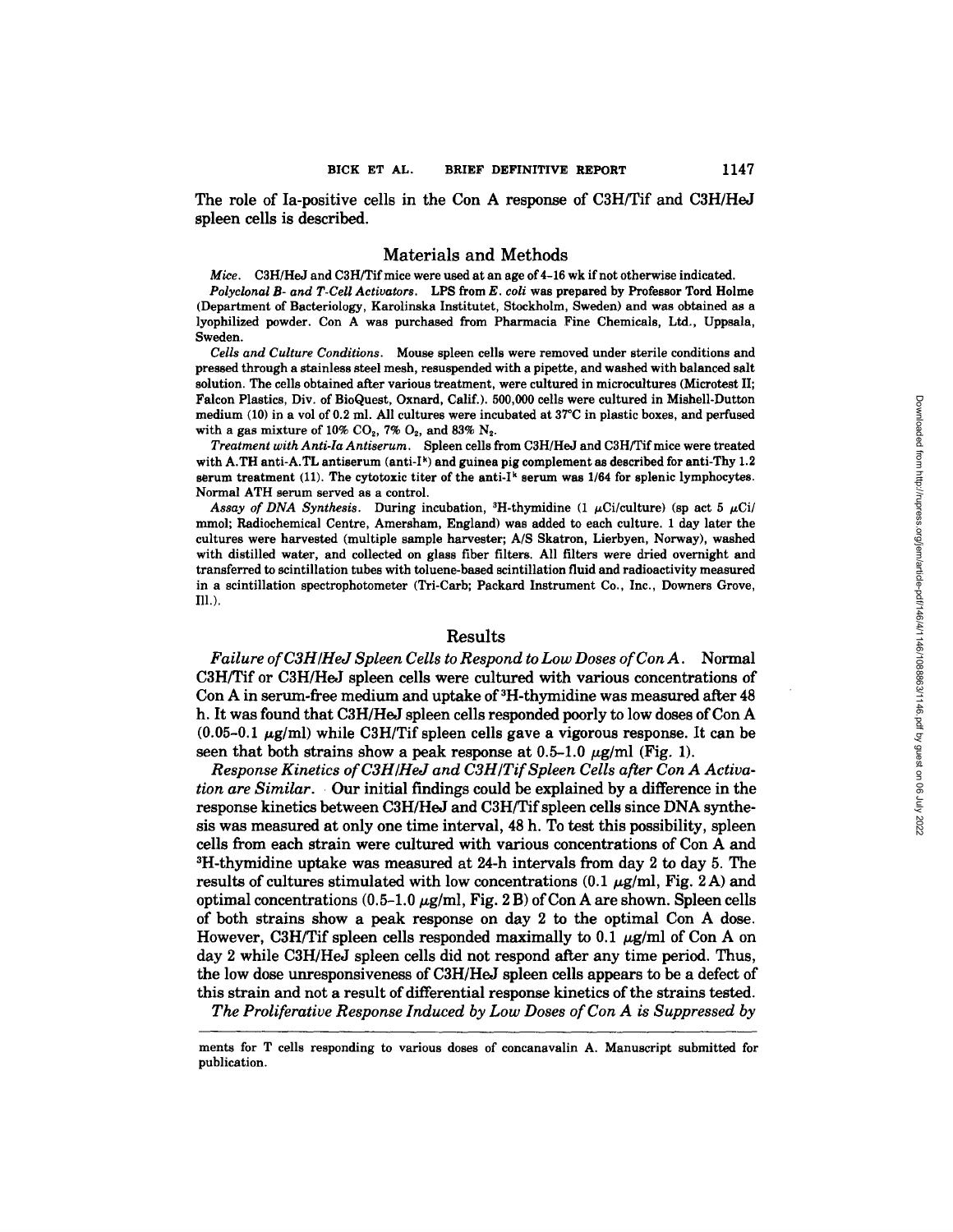**1148 BICK ET AL. BRIEF DEFINITIVE REPORT** 



FIG. 1. Stimulation of C3H/Tif and C3H/HeJ spleen cells by Con A. C3H/Tif  $(\Box - \Box)$  or C3H/HeJ  $(x \rightarrow x)$  spleen cells were cultured alone or in the presence of various concentrations of Con A. Incorporation of <sup>3</sup>H-thymidine was measured after 2 days.



FIG. 2. Kinetics of Con A activation. C3H/Tif  $($ ..... ) or C3H/HeJ (--) spleen cells were cultured in the absence  $(\blacksquare)$  or presence  $(\times)$  of 0.1  $\mu$ g/ml Con A (A). Spleen cells were also cultured in the presence of optimal Con A concentrations; 0.5  $\mu$ g/ml (C3H/Tif,  $\nabla$  ....  $\nabla$ ), or 1.0  $\mu$ g/ml (C3H/HeJ,  $\nabla$ - $\nabla$ ) (2B). Incorporation of <sup>3</sup>H-thymidine was measured on days 2-5.

*Prior LPS Activation*. We have reported that spleen cells from mice injected 2 days before culture with 250  $\mu$ g of LPS responded differently to Con A in vitro than did spleen cells from untreated mice (9). The response to low doses of Con A was inhibited after injection of LPS, whereas the effect on the response to higher doses was variable and often negligible. We have tested the effect of LPS injection on Con A activation in cultures of spleen cells from mice that are either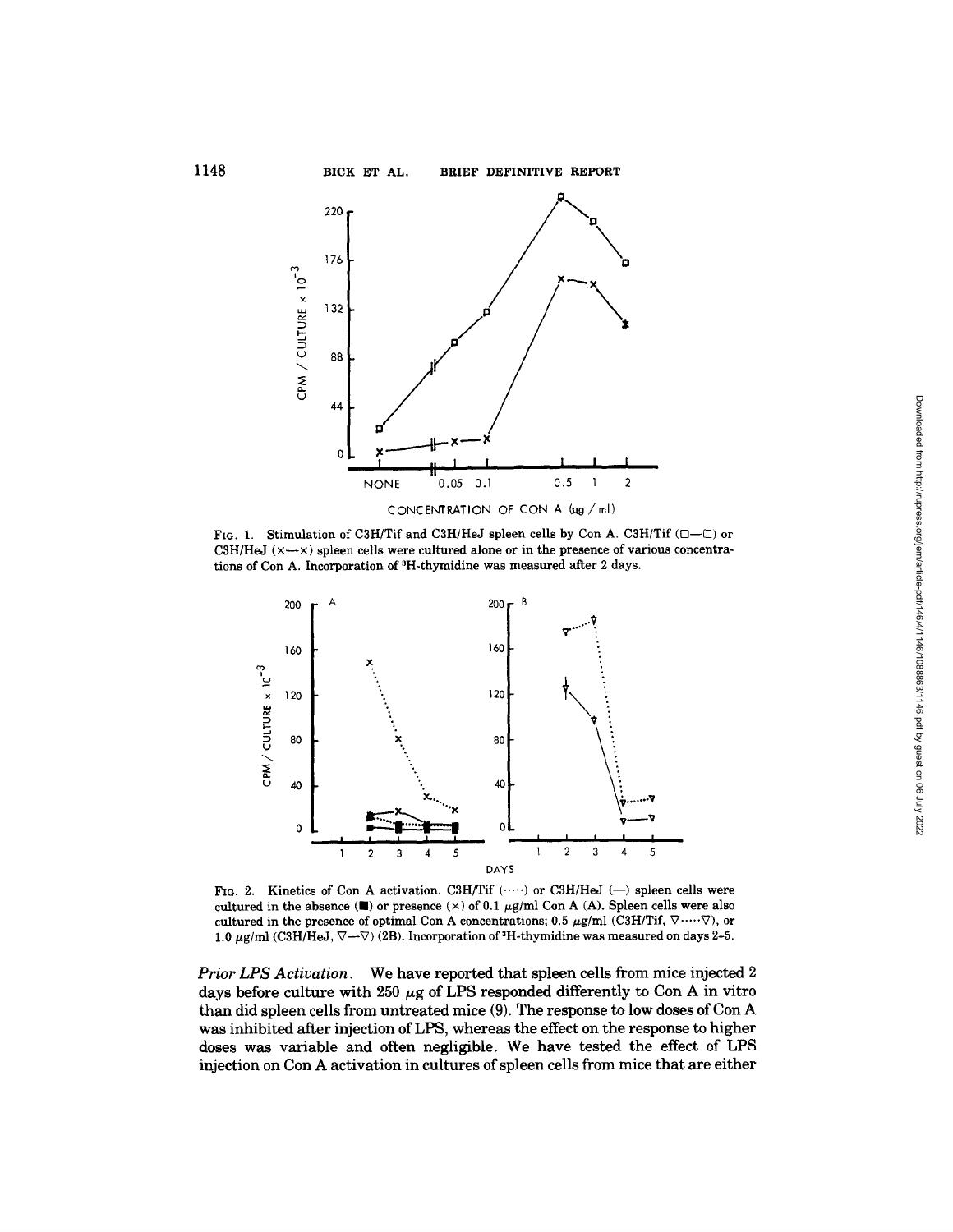

FIG. 3. Effect of LPS on Con A responsiveness. C3H/Tif  $(\Box)$  or C3H/HeJ  $(\times)$  spleen cells from normal  $(-)$  or LPS injected mice  $(\cdots)$  were cultured with various concentrations of Con A (A). C3H/Tif spleen cells were cultured with various doses of Con A in the absence ( $\Box$ — $\Box$ ) or presence ( $\times$ — $\times$ ) of 1  $\mu$ g/ml, or 10  $\mu$ g/ml ( $\triangle$ — $\triangle$ ) LPS (B). Incorporation of <sup>3</sup>Hthymidine was measured on day 2.

high responders (C3H/Tif) or low responders (C3H/HeJ) to LPS. As can be seen in Fig. 3 A, normal spleen cells from C3H/Tif mice responded to the low dose of Con A  $(0.1 \mu g/ml)$ , whereas spleen cells from mice injected with LPS 2 days before culture did not. As before, spleen cells from LPS low-responder mice did not respond to this dose of Con A, nor did a prior injection of LPS change the dose-response curve to Con A.

It has been reported that T cells respond better to low doses of Con A in the presence of LPS (12, 13). This was now tested with spleen cells from C3H/Tif mice. Normal spleen cells were cultured in the presence of various doses of Con A alone or with 1 or 10  $\mu$ g of LPS. The results in Fig. 3 B show that with low doses of Con A only additive effects are observed on the proliferative response in the presence of LPS, whereas in cultures with higher doses of Con A, the DNA synthetic responses were less than additive.

*Pretreatment of Spleen Cells with Anti-Ia Serum and Complement Causes a Shift in the Con A Dose-Response Curve.* Ia-positive T lymphocytes have been implicated in the response of Ia-negative T cells to Con A (14). Therefore, we tested the effect of removing Ia-positive cells before stimulating C3H/HeJ and C3H/Tif spleen cells with various concentrations of Con A. As shown in Fig. 4, the dose response curve is shifted for both strains of spleen cells. Importantly, however, the response to low doses of Con A  $(0.05-0.1~\mu g/ml)$  was reduced (C3H/ Tif) or abolished (C3H/HeJ). The mitogenic response of C3H/Tif spleen cells to LPS was reduced by 50% in this experiment.

# Discussion

Spleen cells from C3H/HeJ mice, which are nonresponders to LPS, do not respond to low concentrations of Con A while spleen cells from the H-2-compatible LPS-responsive strain C3H/Tif respond well. Spleen cells from C3H/Tif mice that received an injection of LPS 2 days before culture failed to respond to low concentrations (0.05-0.1  $\mu$ g/ml) of Con A but responded normally to higher concentrations. A similar shift in the Con A dose-response curve is observed in cultures of C3H/Tif spleen cells depleted of la-positive cells.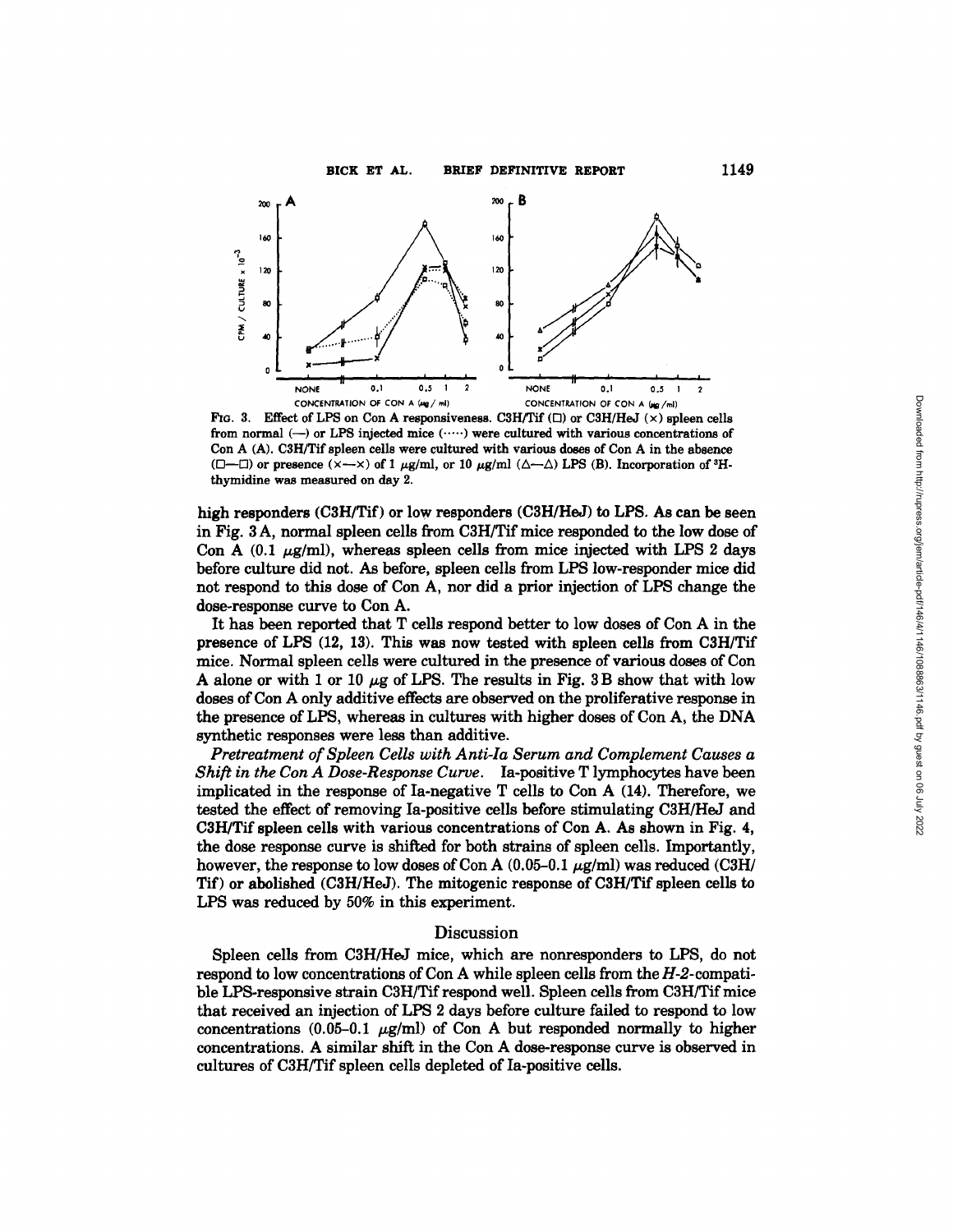

FIG. 4. Effect of anti-la treatment on Con A **responsiveness.** C3H/Tif ( ..... ) or C3H/HeJ  $(-)$  spleen cells were treated with anti-Ia serum  $(\square)$  or normal mouse serum  $(\times)$  and complement before culture with various concentrations of Con A. Incorporation of <sup>3</sup>Hthymidine was measured on day 2.

These observations, taken together, indicate that either the T cell, responding to low concentrations of Con A or a required helper cell, is Ia positive, LPS sensitive, and is absent or not activated in LPS-nonresponder mice. We have shown earlier that splenic T cells, responding to low concentrations of Con A, require the presence of serum plus Ia-positive adherent cells contained in the spleen or peritoneal cavity.

It has been reported that simultaneous activation of T cells by LPS and low concentrations of Con A leads to an enhanced proliferative response compared to the response observed after addition of Con A alone (12, 13). LPS, by itself, has no effect on the proliferation of mouse T cells. Addition of LPS to unseparated spleen cells in our experiments did not enhance the Con A response as might have been expected. However, since unseparated spleen cells contain the required helper cells for the proliferative response to Con A  $(13),<sup>2</sup>$  further activation by LPS might not increase the T-cell response to Con A. Our observation that injection of LPS before spleen cell culture causes suppression of the low dose Con A response suggests that some cells involved in the Con A response are affected in vivo by LPS, leading to a subsequent inability to respond to low Con A concentrations or to serve as helper cells  $(9)^2$ .

In conclusion, T cells responding to various concentrations of Con A have different activation requirements. This strongly indicates that there are distinct T-cell subpopulations that are involved in the proliferative response induced by different doses of Con A. We believe that T cells responding to low concentrations of Con A have an absolute requirement for the presence of an LPSsensitive and Ia-positive cell, possibly a B cell. These findings are of particular interest since both LPS (9) and low concentrations of Con A (15) can induce suppressor cells which actively inhibit the primary immune response to thymusdependent antigens, thus suggesting a similar effector mechanism.